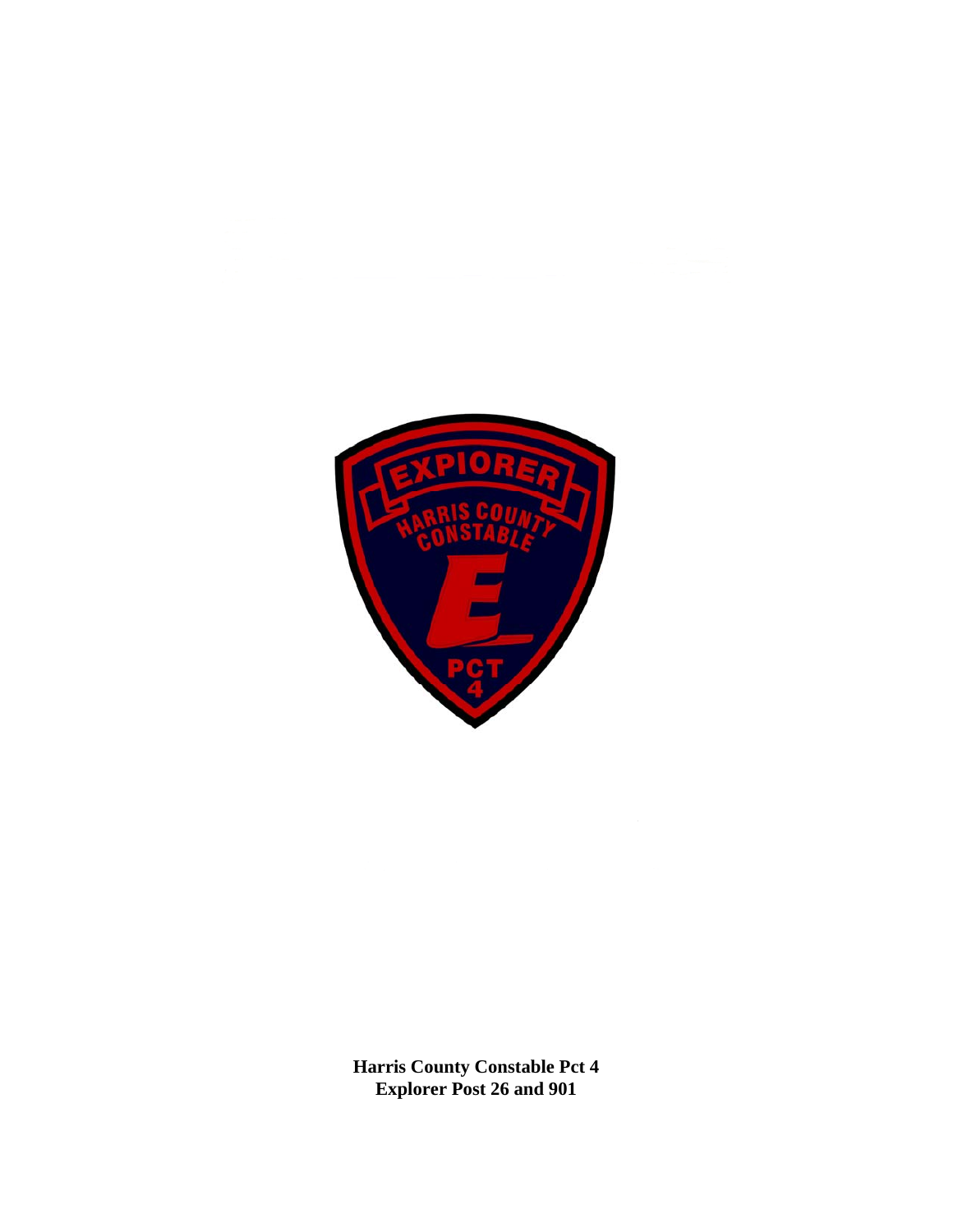# **Harris County Constable Pct 4**

# **Explorer Application**

All pages must be completed in black or blue ink. All waivers must be signed to participate in the Explorer Program. Return this completed packet to the Post Advisor as soon as possible.

# CONFIDENTIAL

*Do not write below this line* 

Date Received

Signature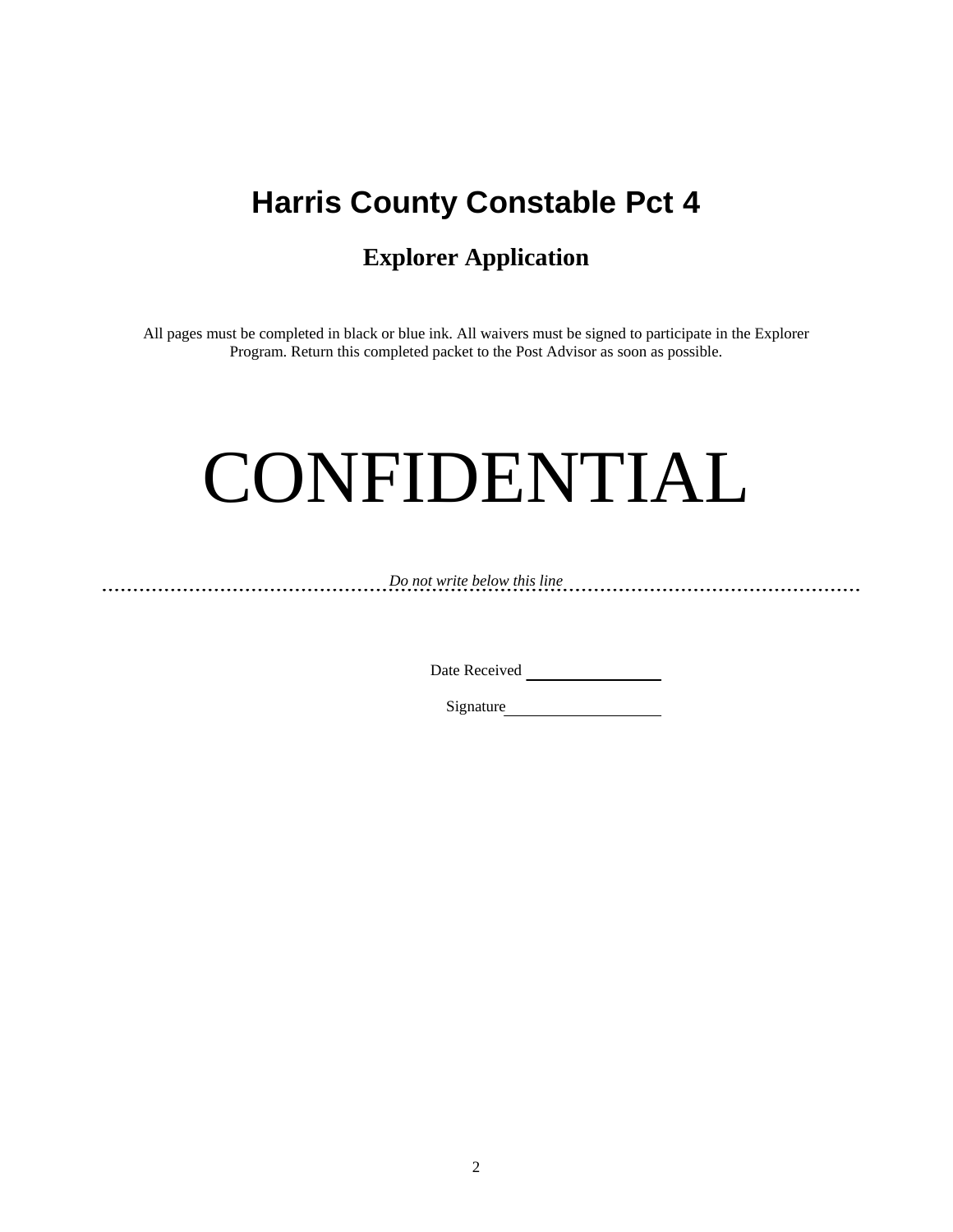# **Equipment issued**

| Item | Date issued | Issued by | <b>Explorer Initial</b> |
|------|-------------|-----------|-------------------------|
|      |             |           |                         |
|      |             |           |                         |
|      |             |           |                         |
|      |             |           |                         |
|      |             |           |                         |
|      |             |           |                         |
|      |             |           |                         |
|      |             |           |                         |
|      |             |           |                         |
|      |             |           |                         |
|      |             |           |                         |
|      |             |           |                         |
|      |             |           |                         |
|      |             |           |                         |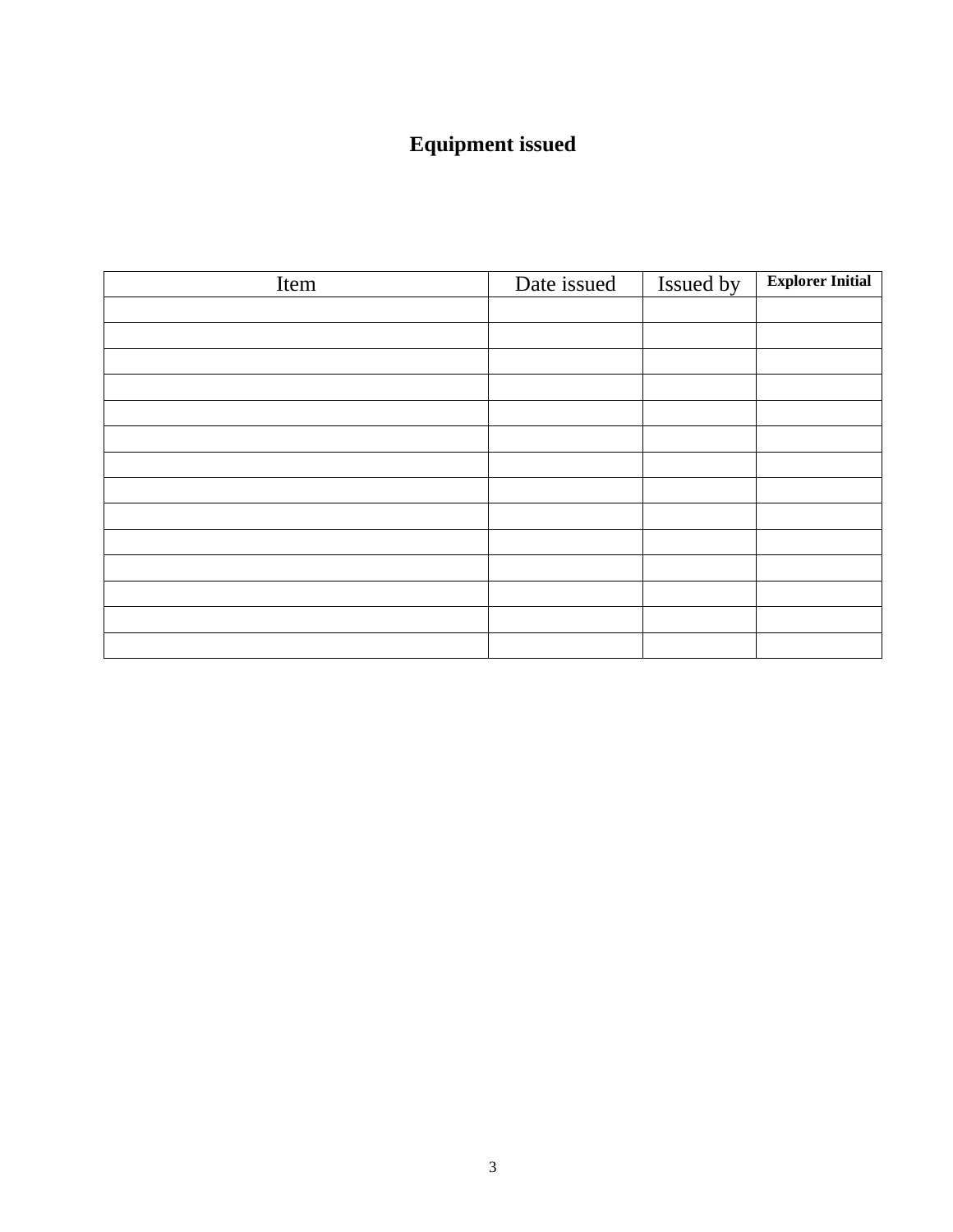# **Harris County Constable Pct 4 Explorer Application**

|                                                       | Home Phone $\#$                                                                              |
|-------------------------------------------------------|----------------------------------------------------------------------------------------------|
|                                                       | Please answer the following questions (Use the back of this sheet if you require more space) |
| Why do you want to become a Law Enforcement Explorer? |                                                                                              |
|                                                       | <u> 1989 - Jan Salaman Salaman (j. 1989)</u>                                                 |
|                                                       |                                                                                              |
|                                                       |                                                                                              |
|                                                       |                                                                                              |
|                                                       |                                                                                              |
|                                                       |                                                                                              |
| What fields of work are you interested in?            |                                                                                              |
|                                                       |                                                                                              |
|                                                       |                                                                                              |
|                                                       |                                                                                              |
|                                                       | What qualities do you possess that will make you a good Explorer?                            |
|                                                       |                                                                                              |
|                                                       |                                                                                              |
|                                                       |                                                                                              |
|                                                       |                                                                                              |
| How did you find out about the Explorer Program?      |                                                                                              |

**Explorer Application**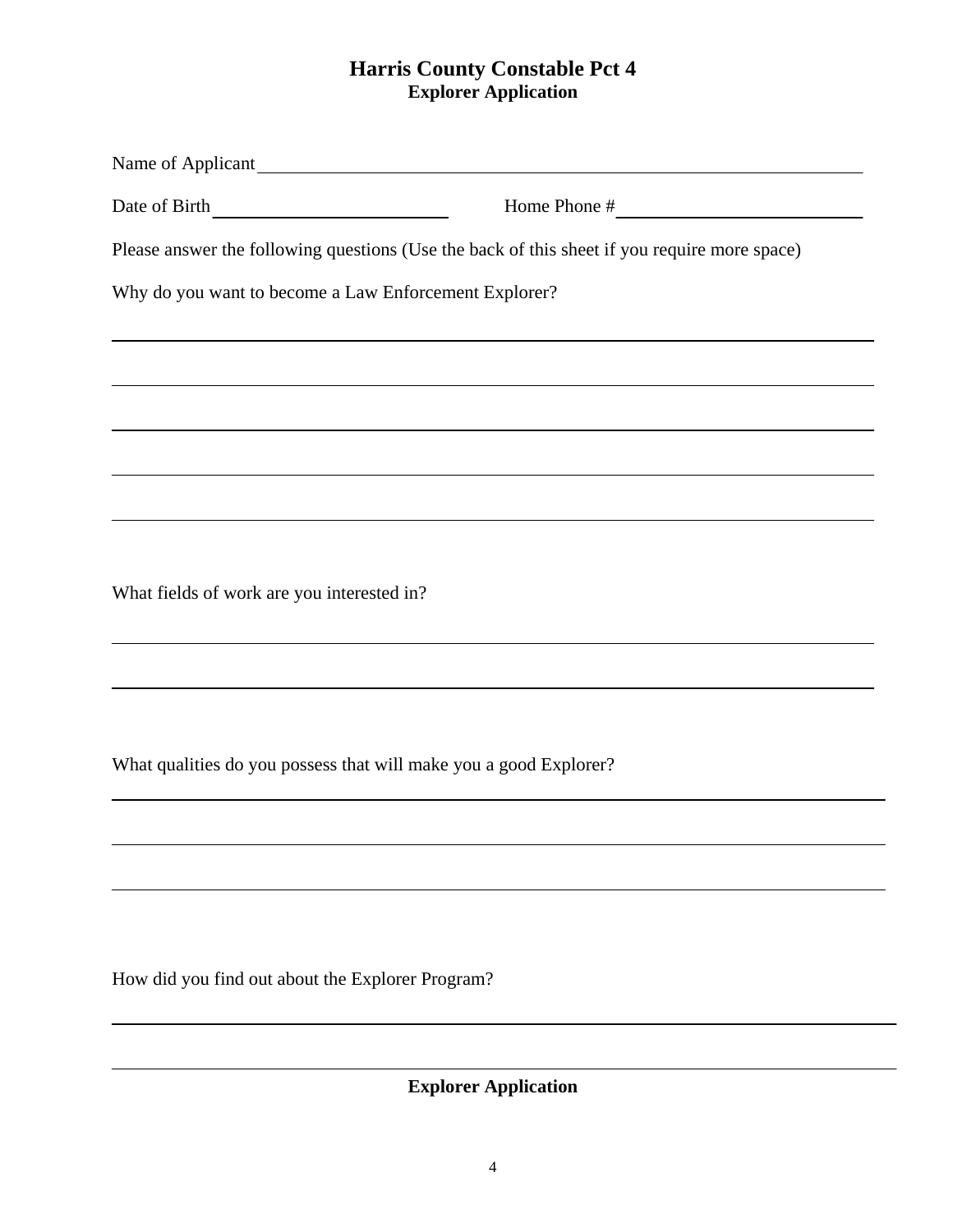## **Harris County Constable Pct 4**  Application and Personal History

|                     |                                                                                  | Grade |
|---------------------|----------------------------------------------------------------------------------|-------|
|                     | Year graduated or projected year of graduation _________________________________ |       |
|                     |                                                                                  |       |
|                     |                                                                                  |       |
|                     | Fathers Name                                                                     |       |
|                     |                                                                                  |       |
|                     |                                                                                  |       |
| <b>Mothers Name</b> |                                                                                  |       |
| Address             | <u> 1989 - Johann Stoff, fransk politik (d. 1989)</u>                            | City  |
| Employer            |                                                                                  |       |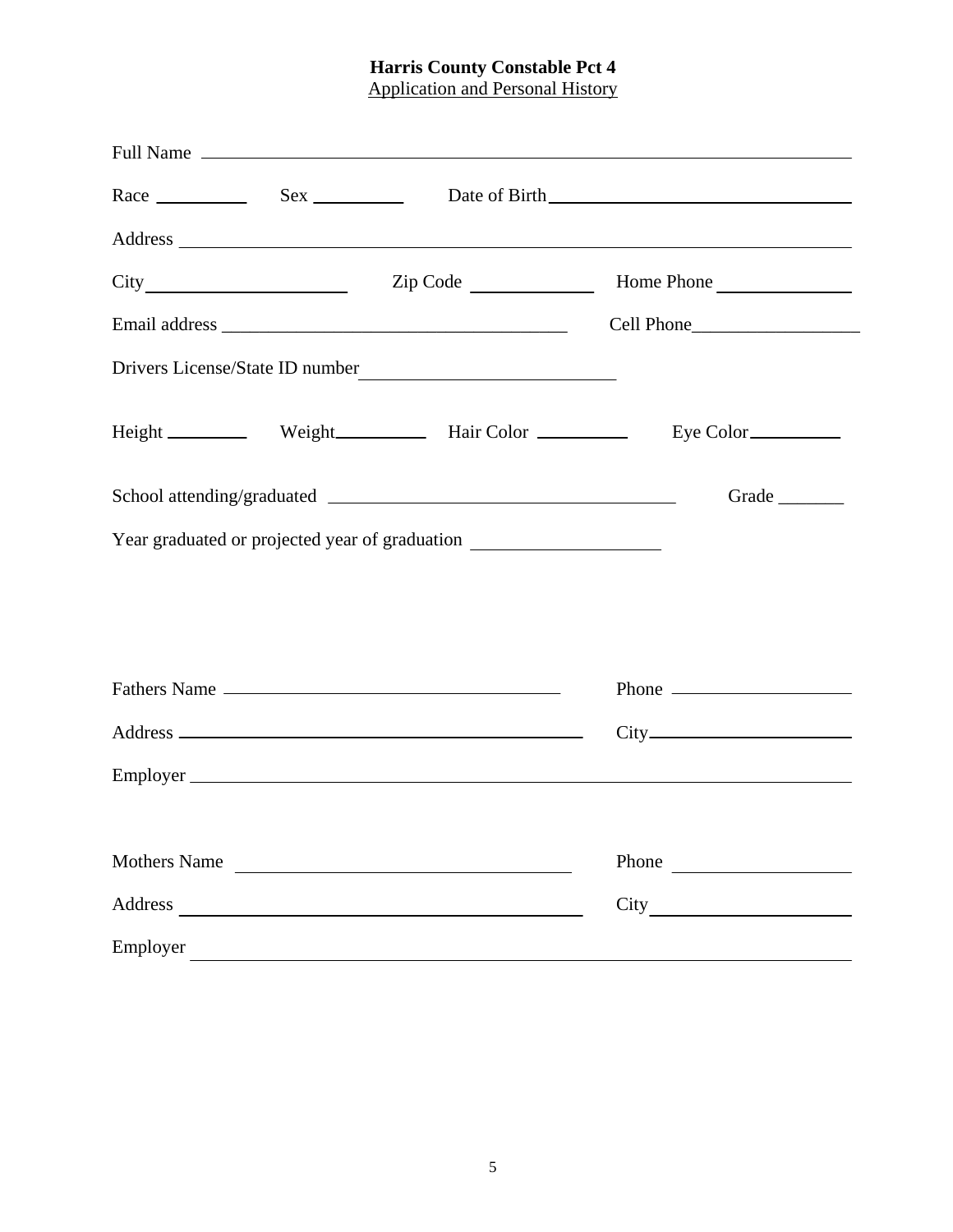| Applicant Name                               |  |
|----------------------------------------------|--|
| Health/Accident Insurance Company            |  |
|                                              |  |
|                                              |  |
| In case of emergency notify: (First contact) |  |
| Name                                         |  |
|                                              |  |
| List two others: (Second and Third contact)  |  |
| Name                                         |  |
| Name                                         |  |
| <b>Emergency Medical Information:</b>        |  |
| List any allergies known:                    |  |
|                                              |  |
|                                              |  |

List any known medical or physical problems that may hinder the applicant's performance or become aggravated during activities in the Explorer program:

List any regular prescribed medications being taken by the applicant: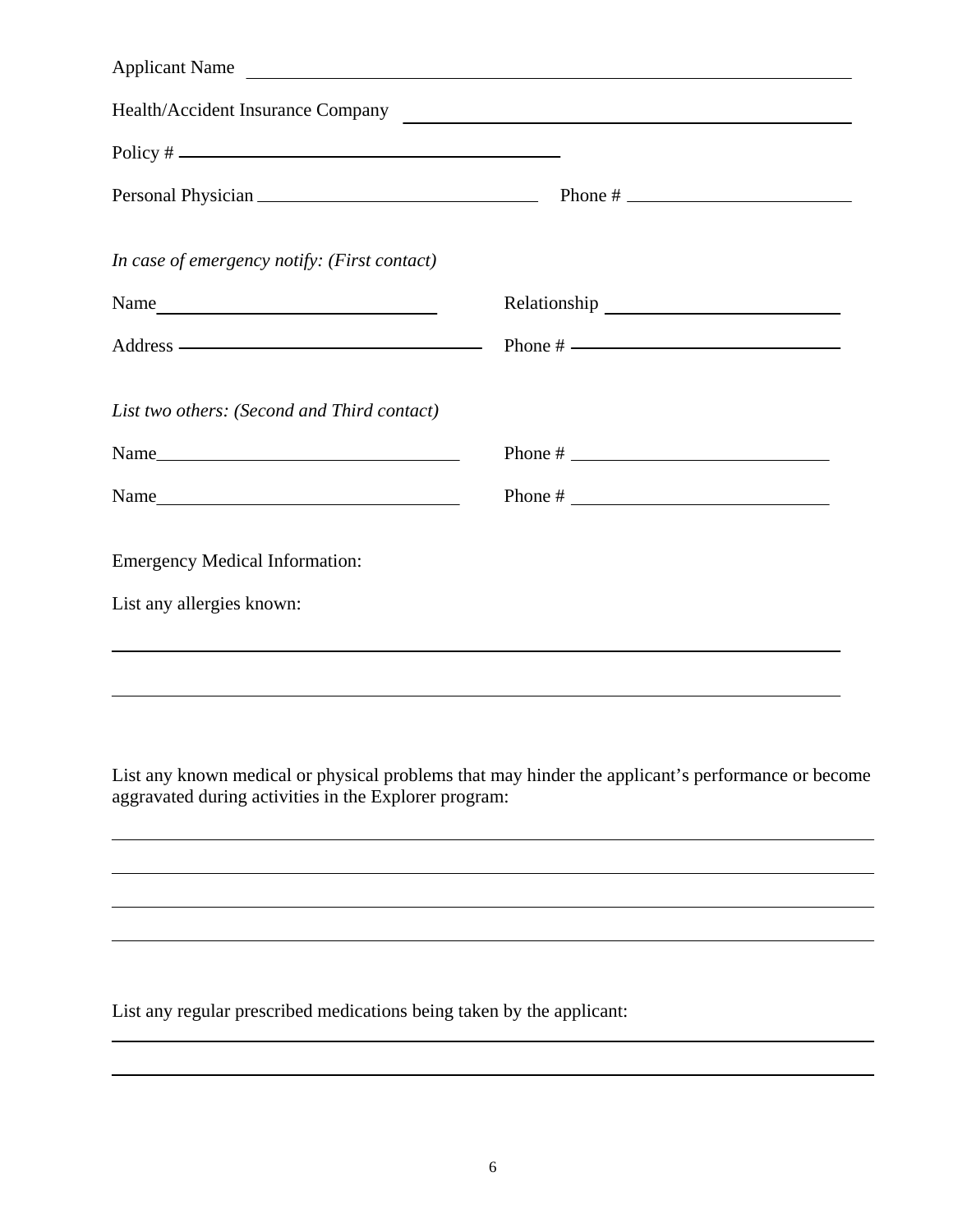## **LEGAL HISTORY**

If you have ever received a traffic citation list them below and give a detailed explanation of the disposition. If this section does not apply to the applicant indicate here --------- *Does not apply*.

| Charge                     | City | Date | Disposition                                                                                                               |  |
|----------------------------|------|------|---------------------------------------------------------------------------------------------------------------------------|--|
|                            |      |      |                                                                                                                           |  |
|                            |      |      |                                                                                                                           |  |
|                            |      |      |                                                                                                                           |  |
|                            |      |      |                                                                                                                           |  |
|                            |      |      |                                                                                                                           |  |
|                            |      |      |                                                                                                                           |  |
| Does not apply.<br>Offense | City | Date | deferred adjudication, fine or imprisonment) If this section does not apply indicate here-----------------<br>Disposition |  |
|                            |      |      |                                                                                                                           |  |
|                            |      |      |                                                                                                                           |  |
|                            |      |      |                                                                                                                           |  |
|                            |      |      |                                                                                                                           |  |
|                            |      |      |                                                                                                                           |  |
|                            |      |      |                                                                                                                           |  |

To the best of our knowledge, the information entered into this packet is accurate and complete. We give our permission to contact any agencies necessary to confirm or refute any information placed on this application or that is learned about through the background investigation. We give our permission for full participation in any and all approved Explorer functions.

| Parent/Guardian Signature | Date |
|---------------------------|------|
| Applicant Signature       | Date |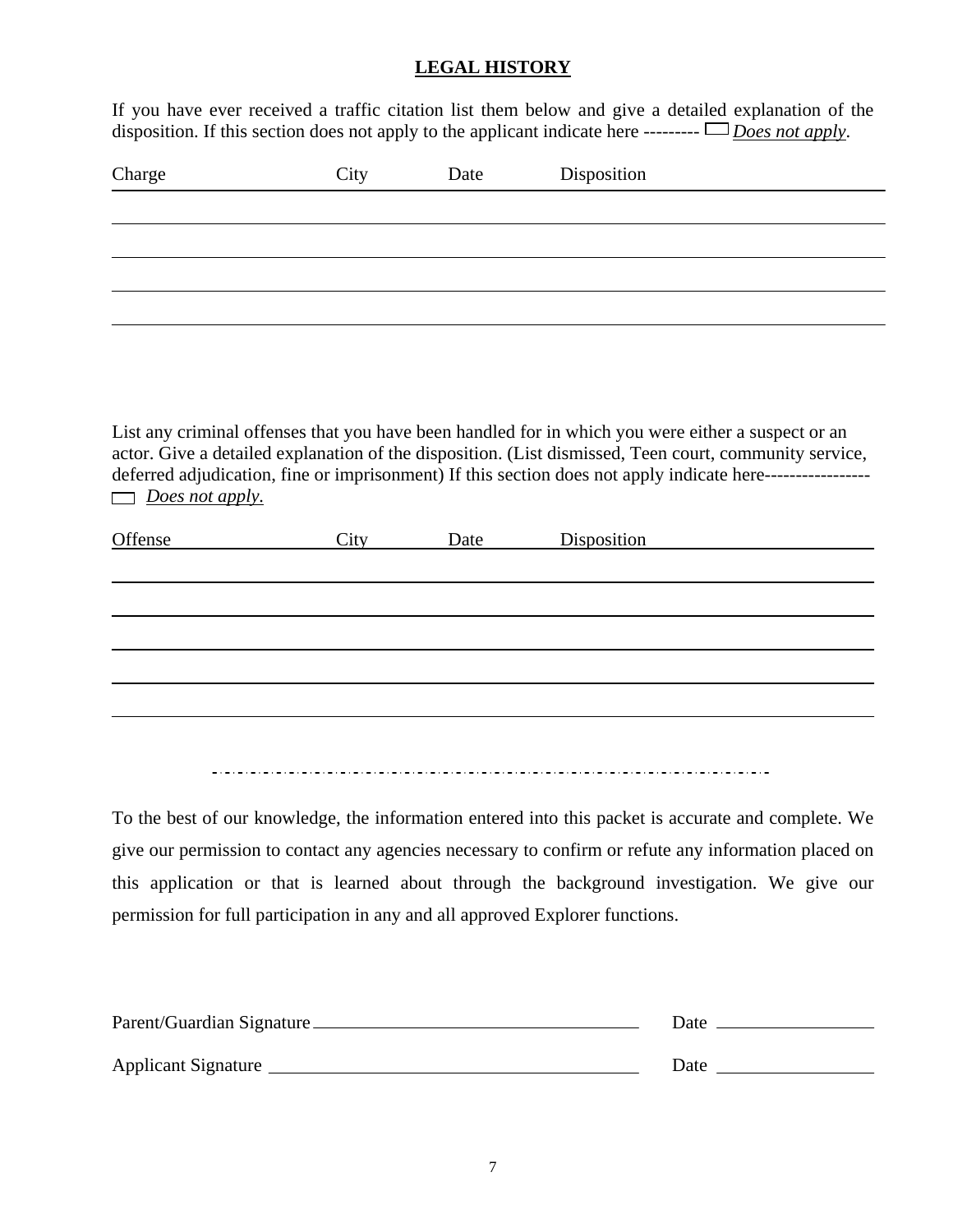# Harris County Constable Pct 4 **Explorer Release**

#### **MEDICAL RELEASE**

(Name of Applicant) **has my permission** to participate in the Harris County Constable Pct 4 Exploring Program.

I know of no health or fitness restriction(s) that preclude his/her participation. In the event of illness or injury occurring to the applicant while involved in any activity, I consent to x-ray examination, anesthesia, medical, and/or surgical diagnostic procedures or treatment that is considered necessary in the best judgement of the attending physician and performed by or under the supervision of the medical staff of the hospital furnishing medical services. It is understood that in the event of a serious illness or injury, and I cannot be reached, I hereby grant the Harris County Constable Pct 4 permission to consent to necessary and appropriate medical treatment and that all reasonable efforts to reach me will be attempted.

| Signature of Applicant                                            | Date                         |  |
|-------------------------------------------------------------------|------------------------------|--|
| Signature of Parent/Guardian                                      | Date                         |  |
|                                                                   | Work Phone # $\qquad \qquad$ |  |
|                                                                   | Cell Phone $#$               |  |
|                                                                   |                              |  |
| Health/Accident Insurance Company<br><u>Leader of the Company</u> |                              |  |
|                                                                   |                              |  |
|                                                                   |                              |  |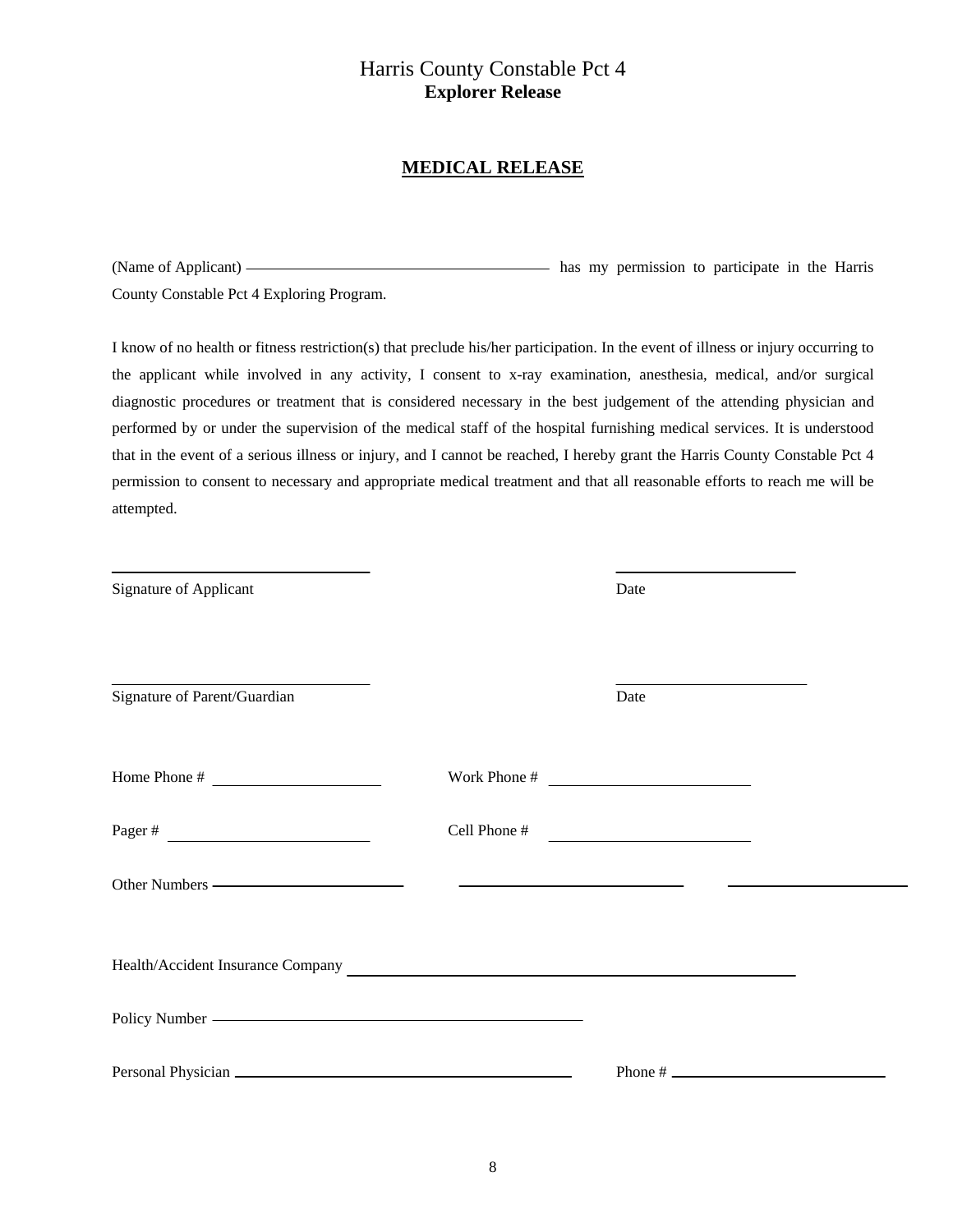# **Harris County Constable Pct 4 Explorer Consent Form**

### **Statement of Consent and Limitation of Liability**

(Name of Applicant) desires to participate in a program being conducted by the department known as the Exploring Program.

In consideration of the permission granted to us by the Harris County Constable Pct 4, Harris County, Texas, to accompany, observe, and otherwise associate with peace officers and civilian employees of the Harris County Constable Pct 4 as part of the Exploring program, (I)/(We), hereby waive all claims of damages or loss to the above named person or property which may be caused directly or indirectly by an act or omission of the County Of Harris, the Harris County Constable Pct 4, their peace officers, agents, employees or civilians volunteering with the Exploring Program. (I)/(We) assume the risk of all-dangerous conditions or occurrences. (I)/(We) further release and forever discharge the County of Harris and the Harris County Constable Pct 4, their peace officers, agents, employees or civilian volunteers whether real or asserted, of every nature, kind, and character whatsoever arising out of said Exploring Program and do hereby covenant not to sue.

Signature of Applicant Date

Signature of parent/guardian Date Required if under 18 or living at home